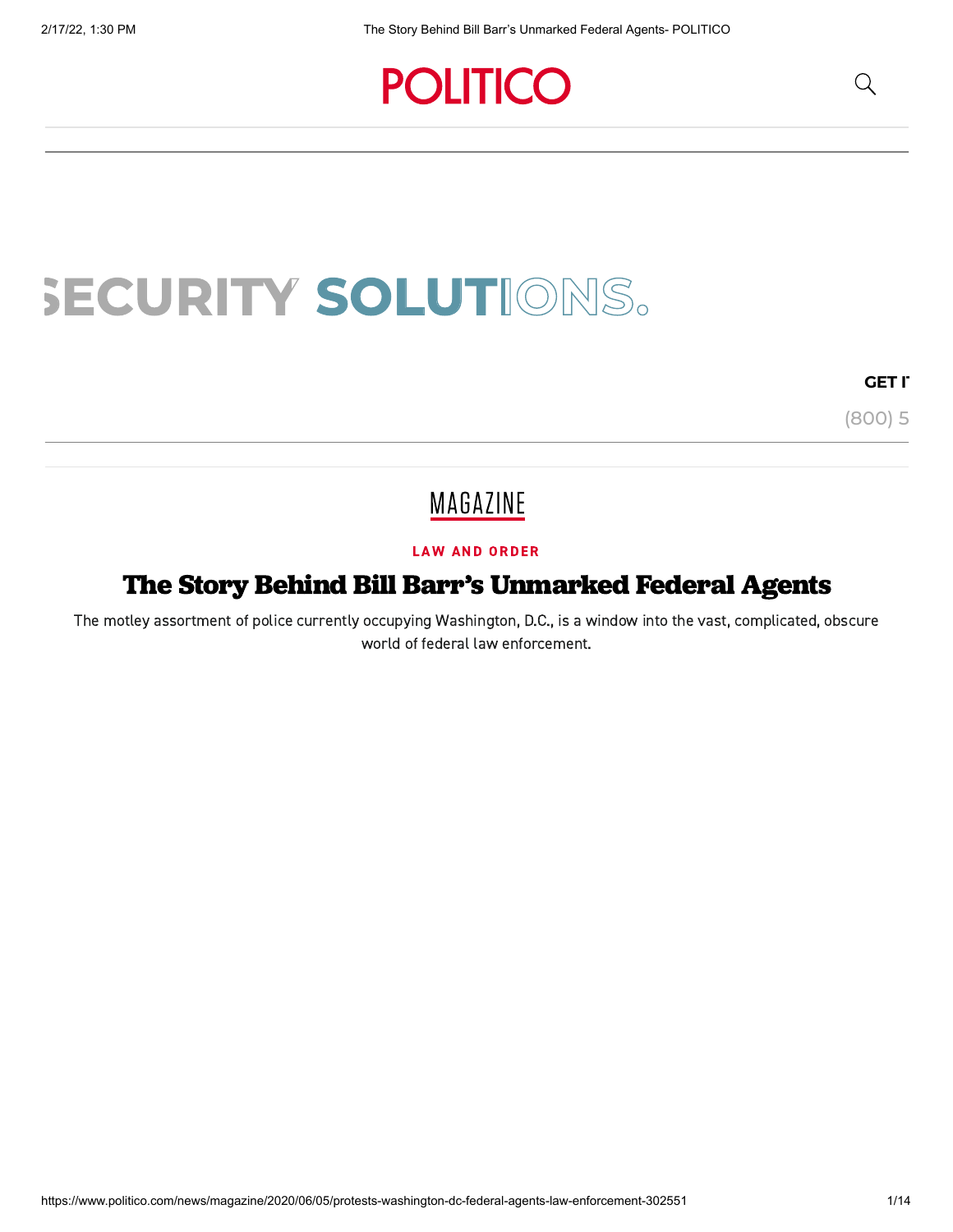2/17/22, 1:30 PM The Story Behind Bill Barr's Unmarked Federal Agents- POLITICO



Law enforcement monitor protesters in Washington, D.C. | Tasos Katopodis/Getty Images

By GARRETT M. GRAFF 06/05/2020 08:08 AM EDT



*Garrett M. Graff ([@vermontgmg](http://www.twitter.com/vermontgmg)) is a journalist, historian, and author, most recently, of the New York Times bestseller THE ONLY PLANE IN THE SKY: An Oral History of 9/11[. He is now at work on a history of Watergate. He can be](https://www.amazon.com/Only-Plane-Sky-Oral-History/dp/150118220X) reached at garrett.graff@gmail.com.*

e<br>France<br>B<br>a ew sights from the nation's protests in recent days have seemed more dystopian than the appearance of rows of heavily-armed riot police around Washington in drab military-style uniforms with no insignia, identifying emblems or name badges. Many of the apparently federal agents have refused to identify which agency they work for. "Tell us who you are, identify yourselves!" protesters [demanded,](https://www.nytimes.com/2020/06/03/us/politics/unrest-trump-military-protests.html?smid=tw-share) as they stared down the helmeted, sunglass-wearing mostly white men outside the White House. Eagle-eyed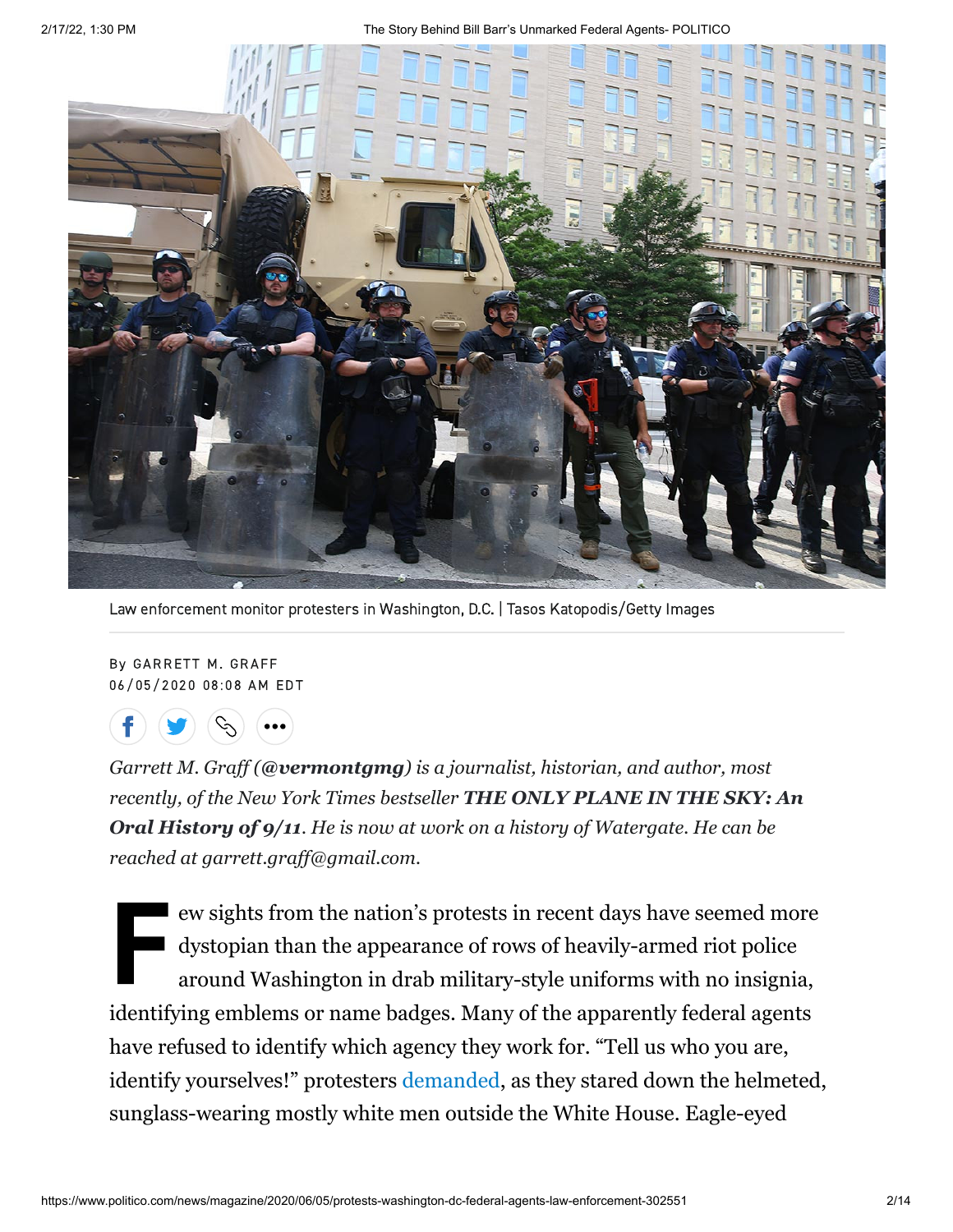protesters have identified some of them as belonging to Bureau of Prisons' riot police units from [Texas](https://twitter.com/aletweetsnews/status/1268266300519976960), but others remain a mystery.

The images of such military-style men in America's capital are disconcerting, in part, because absent identifying signs of actual authority the rows of federal officers appear all-but indistinguishable from the open-carrying, white militia members cosplaying as survivalists who have gathered in other recent protests against pandemic stay-at-home orders. Some protesters have compared the anonymous armed officers to Russia's "Little Green Men," the soldiersdressed-up-as-civilians who invaded and occupied eastern Ukraine. House Speaker Nancy Pelosi [sent](https://www.nytimes.com/2020/06/04/us/politics/unidentified-police-protests.html?smid=tw-share) a letter to President Donald Trump Thursday demanding that federal officers identify themselves and their agency.

Advertisement

To understand the police forces ringing Trump and the White House it helps to understand the dense and not-entirely-sensical thicket of agencies that make up the nation's civilian federal law enforcement. With little public attention, notice and amid historically lax oversight, those ranks have surged since  $9/11$  growing by roughly 2,500 officers annually every year since 2000. To put it another way: Every year since the 2001 terrorist attacks, the federal government has added to its policing ranks a force larger than the entire

 $B = \begin{bmatrix} 1 & 11 & 0 & 1 \end{bmatrix}$ Nearly all of these agencies are headquartered in and around the capital, making it easy for Attorney General William Barr to enlist them as part of his vast effort to "flood the zone" in D.C. this week with what amounts to a federal army of occupation, overseen from the [FBI Washington area command post](https://www.washingtonpost.com/national-security/william-barr-george-floyd-protests-fbi-atf-us-marshals/2020/06/02/6d093d0a-a515-11ea-b473-04905b1af82b_story.html) in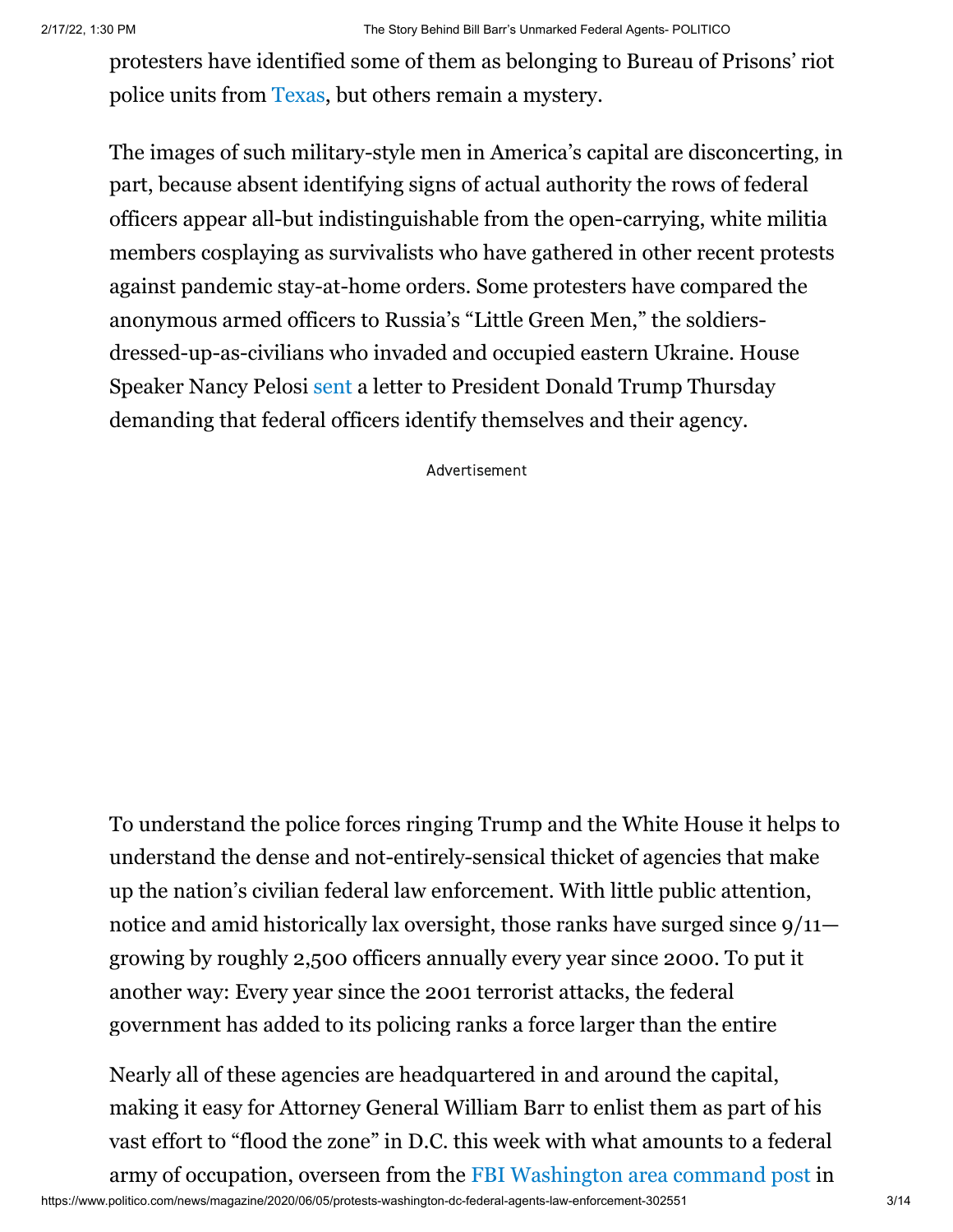Chinatown. Battalions of agents were mustered in the lobby of Customs and Border Protection's D.C. headquarters—what in normal times is the path to a food court for federal workers. The Drug Enforcement Administration has been given [special powers](https://www.buzzfeednews.com/article/jasonleopold/george-floyd-police-brutality-protests-government) to enable it to surveil protesters. It is the heaviest show of force in the nation's capital since the protests and riots of the Vietnam War.

As large as the public show of force on D.C.'s streets has turned out to be— Bloomberg [reported](https://www.bloomberg.com/news/articles/2020-06-05/federal-plan-to-control-d-c-protests-has-7-600-personnel-tapped?srnd=premium) Thursday that the force includes nearly 3,000 law enforcement—it still represents only a tiny sliver of the government's armed agents and officers. The government counts up its law enforcement personnel only every eight years, and all told, at last count in 2016, the federal government employed over [132,000 civilian law enforcement officers—](https://www.ojp.gov/sites/g/files/xyckuh241/files/media/document/fedlawenforceoff2016.pdf)only about half of which come from the major "brand name" agencies like the FBI, ATF, Secret Service, DEA and CBP. The Federal Law Enforcement Training Center, which serves as the general academy for federal agencies who don't have their own specialized training facilities, lists aroun[d 80 different agencies](http://www.fletc.gov/current-partners) whose trainees pass through its doors in Georgia, from the IRS' criminal investigators and the Transportation Security Administration's air marshals to the Offices of the Inspector General for the Federal Deposit Insurance Corp. and the Railroad Retirement Board. Don't forget the armed federal officers at the Environmental Protection Agency or the National Oceanic and Atmospheric Administration's Office of Law Enforcement, whose 150 agents [investigate conservation crime like the Tunas Convention Act of 1975 \(16 USC §](https://www.law.cornell.edu/uscode/text/16/971) 971-971k) and the Northern Pacific Halibut Act of 1982 ([16 USC § 773-773k](https://www.law.cornell.edu/uscode/text/16/chapter-10)).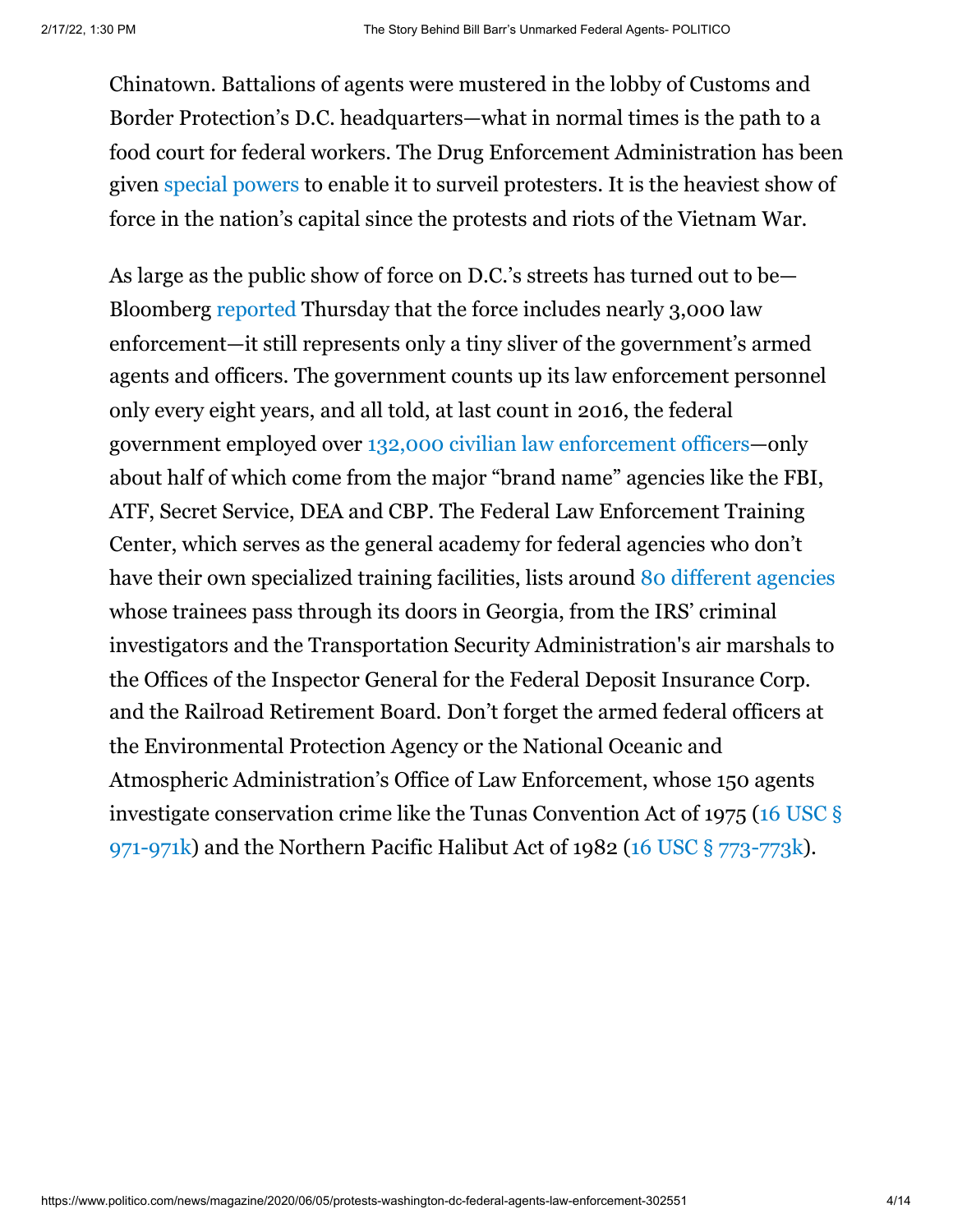In and around D.C., there are more than a score of agency-specific federal police forces, particularly downtown where protests have played out over the past week, nearly every block brings you in contact with a different police force. A morning run around the National Mall and Capitol Hill might see you cross through the jurisdictions of the federal U.S. Capitol Police, the Park Police, the National Gallery of Art police, the Smithsonian Office of Protective Services, the Postal police, Amtrak police, the Bureau of Engraving and Printing police, the Supreme Court police, the Uniformed Division of the Secret Service, the Government Publishing Office police, and the Department of Homeland Security's Federal Protective Service. (Only recently did the Library of Congress police merge with the Capitol Police across the street into one unit.) Run a bit farther and you might encounter the FBI Police or the U.S. Mint police. And that's not even counting the multistate Metro Transit police and the local D.C. Metropolitan Police.

AD

The public has little understanding or appreciation for the size of some of these agencies, each of which has its own protocols, training, hiring guidelines and responsibilities. On the lighter side, few tourists know, for instance, that the National Gallery of Art—home to some of the world's most famous artwork has a [shooting range](http://www.washingtoncitypaper.com/news/article/13024443/the-shooting-gallery) for its police tucked away above its soaring central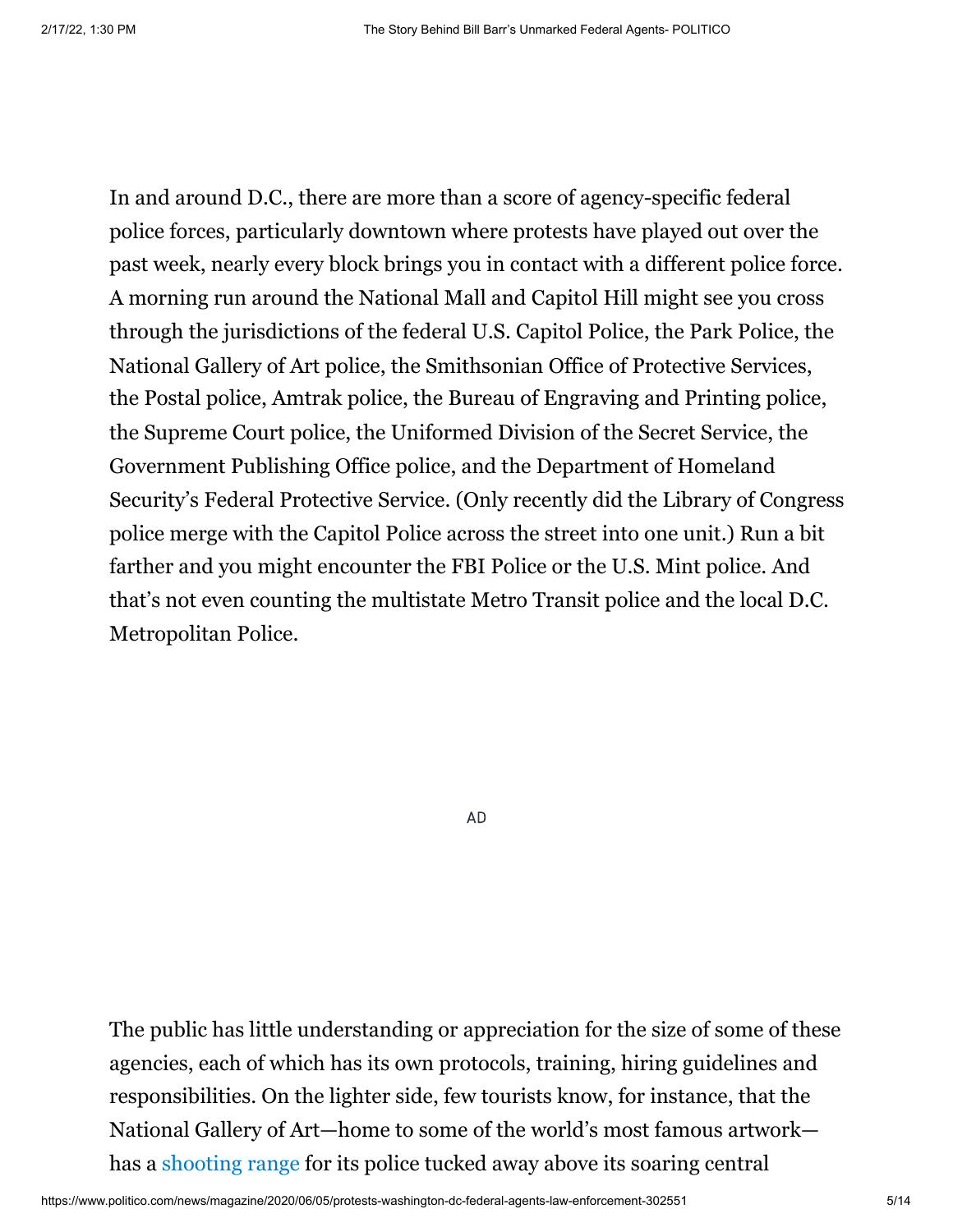rotunda. On the darker side, the roughly 20,000 federal prison guards known formally as the Bureau of Prisons—whose riot units make up a sizable chunk of the officers imported to D.C. and who represent the single largest component of federal officers in the Justice Department—are concerning to see on the streets in part because they're largely untrained in civilian law enforcement; they normally [operate](https://twitter.com/DebGoldenDC/status/1268308485160214528) in a controlled environment behind bars with sharply limited civil liberties and use-of-force policies that would never fly in a civilian environment.

There are more gun-carrying agents employed across the federal government by inspectors general—the quasi-independent watchdogs responsible for rooting out fraud and abuse of taxpayer dollars—than there are ATF agents nationwide; the roughly 4,000 inspector general agents nationwide, in fact, is roughly equivalent to the entire size of the DEA. The Department of Veterans Affairs' police department, who guard the nation's veteran hospitals, facilities and cemeteries, is larger than the entire U.S. Marshals Service.

Beyond those 132,000 federal civilian law enforcement, the U.S. has tens of thousands of military law enforcement officers, including military police units and investigators like the 2,000 agents of the Air Force Office of Special Investigations, the 1,200 agents of the Naval Criminal Investigative Service or the 900 agents of the Army's Criminal Investigation Division. Plus, the 40,000 armed personnel of the U.S. Coast Guard, which has broad law enforcement powers on the nation's rivers, lakes and oceans, but is counted as part of the military.

Then there are the officers who can be spotted across Northern Virginia in white marked patrol vehicles labeled only as "[United States Police,](https://upload.wikimedia.org/wikipedia/commons/b/b5/CIA_Security_Protective_Service_Police_Ford_Taurus_PI.jpg)" the purposefully vague public name given to what is formally known as the CIA's [Security Protective Services](https://www.cia.gov/careers/search-jobs/support-professional/security-protective-officer.html), who provide security to the CIA and the Office of Director of National Intelligence. They carry weapons, but have limited law enforcement authority. (As one agent told me, only half-joking, "We can't arrest you, but we can kill you.")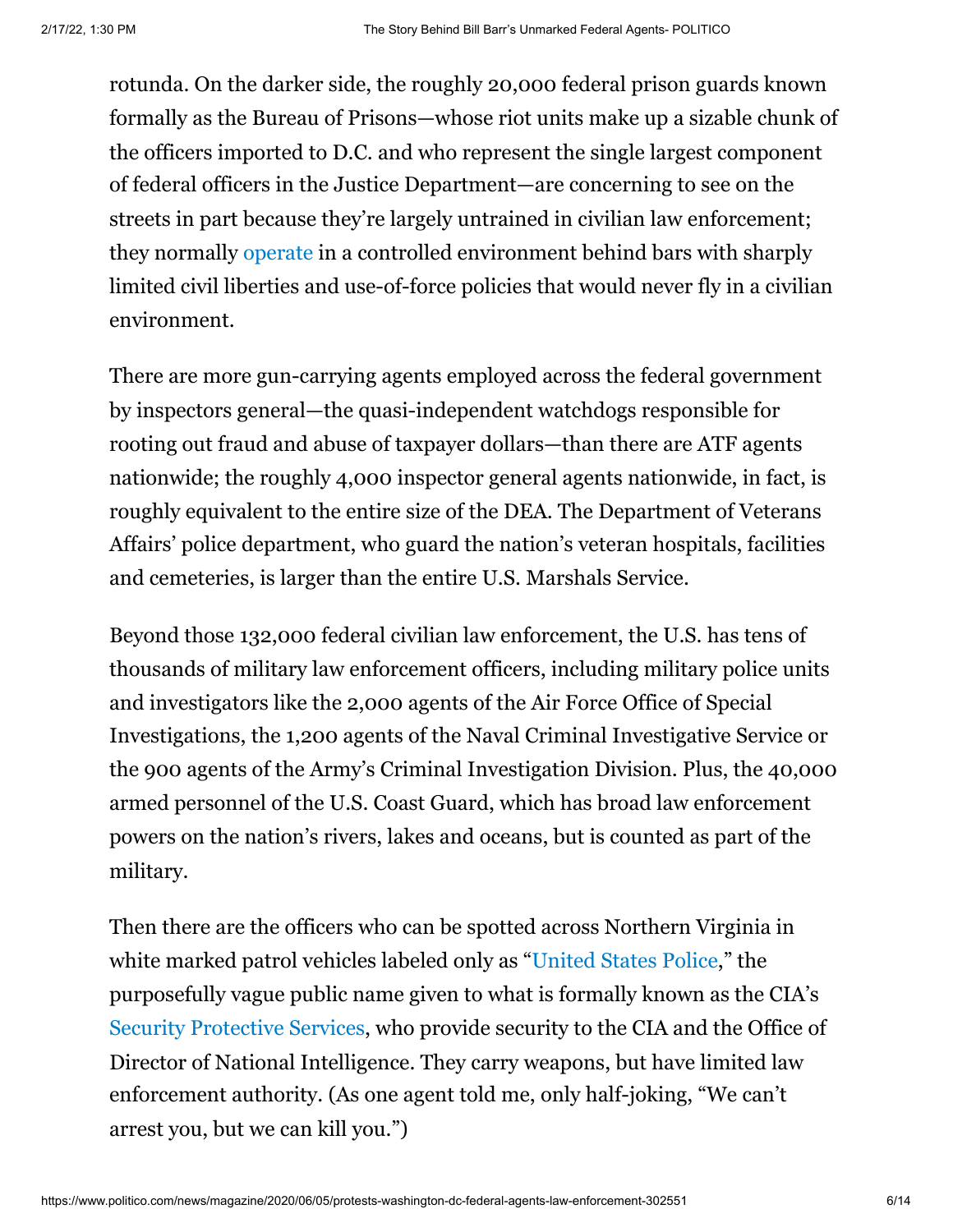The list of crimes these agents and officers collectively enforce is [endless,](https://www.amazon.ca/How-Become-Federal-Criminal-Illustrated/dp/1982112514) so much that a [tongue-in-cheek Twitter feed](https://twitter.com/CrimeADay?ref_src=twsrc%5Egoogle%7Ctwcamp%5Eserp%7Ctwgr%5Eauthor) daily shares the most obscure federal criminal penalties. One of this week's [examples:](https://twitter.com/CrimeADay/status/1268337109896749059) "21 USC §331, 333, 343 & 21 CFR §150.160(b)(2) make it a federal crime to sell jam made from a combination of more than five fruits." It's hard to even say who might even be in charge of enforcing that one—perhaps the agents of the Food and Drug Administration Office of Criminal Investigations? (You should check out its "[Most Wanted](https://www.fda.gov/inspections-compliance-enforcement-and-criminal-investigations/office-criminal-investigations-most-wanted-fugitives/office-criminal-investigations-oci-most-wanted-fugitives#jumaine)" page, in case you happen to have seen Cellou Jumaine, wanted for importing 990,000 counterfeit tubes of Colgate toothpaste.)

AD

The Justice Department can't even come up with a [reliable count](https://www.wsj.com/articles/SB10001424052702304319804576389601079728920) of the number of federal crimes on the books to enforce; it's somewhere north of 3,000 but federal law is so voluminous and convoluted that no one has really tried to count it since 1982. When I was writing a history of the FBI, the bureau couldn't even tell me the total number of criminal provisions it was specifically responsible for enforcing.

Many federal agencies have broad law enforcement powers—and can end up enforcing laws that wouldn't on the surface appear to have much to do with their stated *raison d'etre*. Fun fact: The [vast majority](https://www.washingtonpost.com/wp-dyn/content/article/2009/04/25/AR2009042503121.html?hpid=topnews) of the total arrests made by the Pentagon police, formally known as the Pentagon Force Protection Agency, are for drunk driving. Roughly every two or three days, an intoxicated driver gets lost in the maze of interstate roads around the Defense Department headquarters and takes a wrong turn into one of its parking lots. Such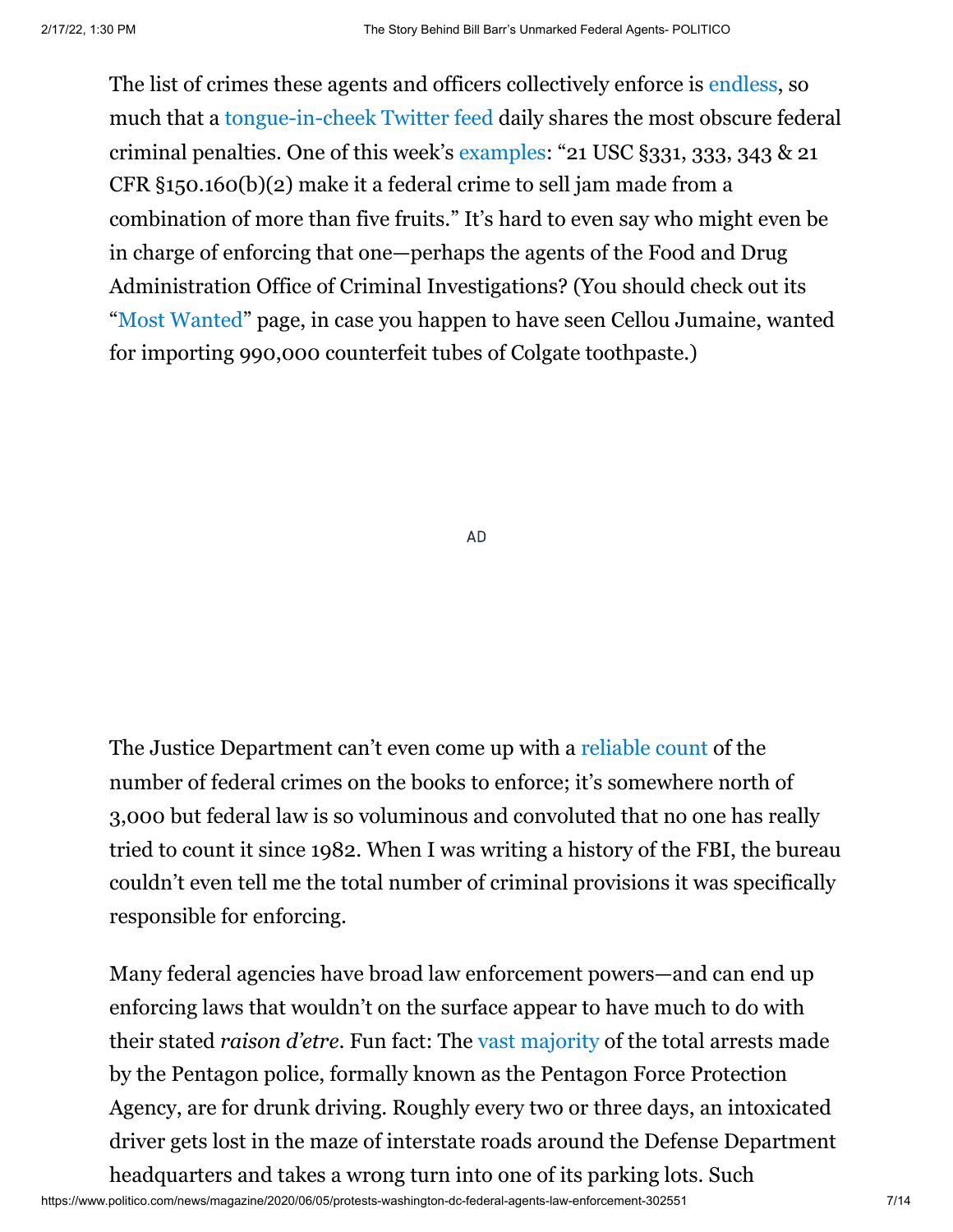incidents account for as many as four out of five arrests the PFPA make annually.

The rise of so many specialized federal forces—and so many federal law enforcement officers overall—is a relatively recent phenomenon; the FBI was unarmed until the mid-1930s and modern incarnations of the DEA and ATF, for example, were only founded in the 1970s, as part of President Richard Nixon's law and order push. Historically, it's not altogether surprising that [many of the personnel on D.C.'s streets this week have come from the Border](https://twitter.com/CBPMarkMorgan/status/1267958057457377280) Patrol and the Bureau of Prisons, which have long served as the nation's "surge" national police force.

What is surprising is that those two agencies now facing down Black Lives Matter and crowds protesting systemic racism historically have been enlisted by the federal government to *protect* blacks against white protesters. Attorney General Robert F. Kennedy, for instance, deputized officers from the Border Patrol and the Bureau of Prisons to work as U.S. marshals and secure the University of Mississippi in 1962 to protect James Meredith as he enrolled at the school after desegregation. Similarly, the Border Patrol once watched over the Freedom Riders in Alabama and Mississippi in the 1960s.

The biggest—and most troubling—shift in the makeup of federal law enforcement has come in the decades after 9/11, as the number of armed personnel has surged, law enforcement agencies have proliferated and oversight reins have loosened.

Whereas for years, the Department of Justice—which typically has strict oversight regimes and whose leadership is made up primarily of lawyers and prosecutors—accounted for the bulk of federal officers and agents, the post-9/11 growth of DHS has meant that it alone now accounts for nearly half of all [sworn federal law enforcement officers. \(There's even a special 80-person](https://www.fema.gov/media-library-data/1401457809387-a5f389c7b9be8163c27cfad0ee241e00/MWEOC+Fact+Sheet.pdf) police force within the Federal Emergency Management Agency, a component of DHS, that guards the president's doomsday bunker at Mount Weather in Berryville, Virginia.) That shift means agencies like Immigration and Customs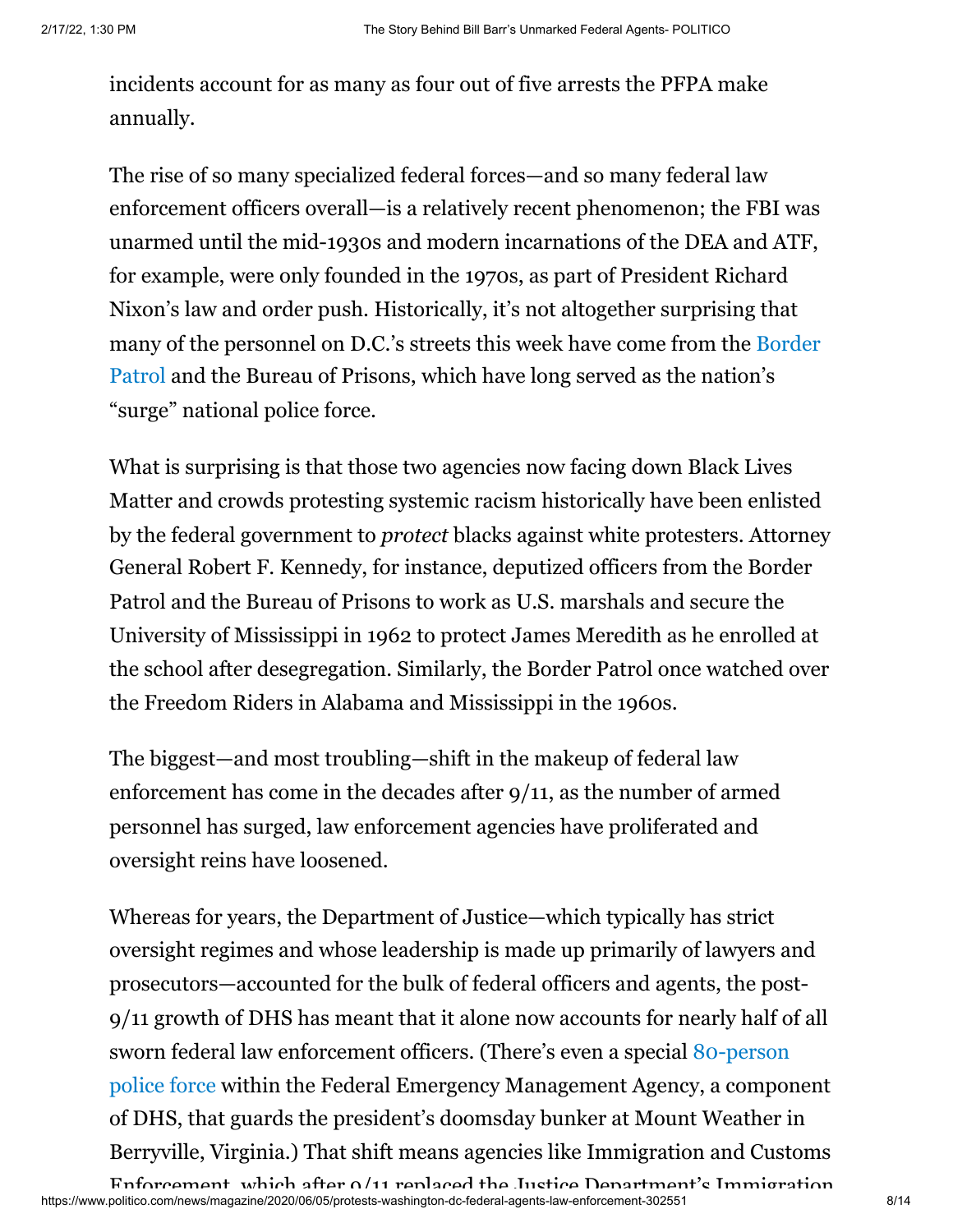[and Naturalization Service, are now instead led by a department less grounded](https://www.politico.com/magazine/story/2019/04/17/dont-count-on-dhs-to-resist-trumps-worst-impulses-226659) in the Constitution and whose leadership is more political appointees than career prosecutors.

AD

More broadly, though, many federal agencies exist with little sustained oversight and continue to struggle with training, recruiting and use of force incidents. The Department of the Interior's Park Police, one of the agencies that has served as the front ranks of the riot security in Lafayette Park, has long been one of the capital region's most troubled law enforcement entities, with complaints and [questions](https://www.washingtonpost.com/crime-law/2020/02/07/park-police-changed-their-policies-use-force-pursuits-after-officers-chased-killed-motorist-bijan-ghaisar/) about its [use of force](https://www.washingtonpost.com/local/public-safety/us-park-police-officers-will-not-face-charges-in-shooting-of-bijan-ghaisar/2019/11/14/1497a788-f1ab-11e9-89eb-ec56cd414732_story.html) and even a five-year-long lawsuit over the [firing](https://www.courthousenews.com/d-c-circuit-rules-for-fired-park-police-chief/) of its police chief after she complained about inadequate staffing. (This week, D.C. Mayor Muriel Bowser, who thanks to the District's odd nonstate status finds herself in the odd position of not controlling the police forces patrolling her own city, [blasted](https://www.nbcwashington.com/news/local/mpd-mayor-distinguish-dc-officers-actions-from-federal-police/2320804/) the U.S. Park Police and officers from the Secret Service—normally tasked with guarding the White House and foreign embassies in D.C.—for clearing Lafayette Park Monday night to allow Trump to walk across the street for a photo op at St. John's church.) The Federal Protective Service, which oversees security at 9,000 federal buildings across the country, has been reorganized and reshuffled numerous times since 9/11, rarely spending more than a few years in the same box on DHS org charts. And after a hiring surge caused it to lower recruiting standards, CBP has struggled with a decade of rampant crime and corruption in its own ranks —so much so that for most of the past decade, a CBP officer or agent was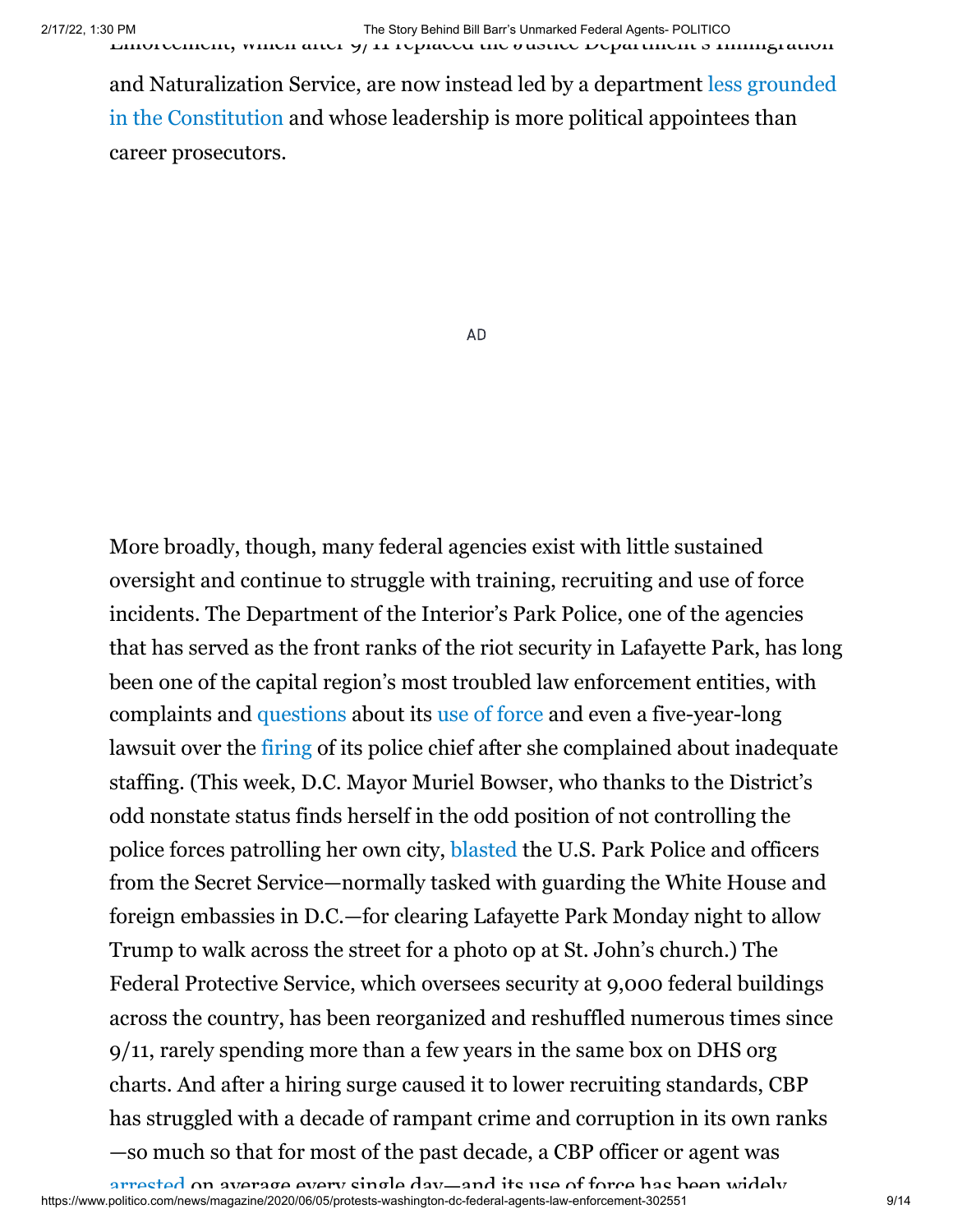criticized, even by professional policing organizations. (For a period of time during the Obama administration, the FBI actually declared CBP's corruption was the nation's biggest threat at the border.)

The Bureau of Prisons has been dogged for years with questions about its management, training and tactics. Amid the protests in Minneapolis after the killing of George Floyd, a federal inmate also with the last name Floyd (no relation) died this week in an [encounter](https://www.cnn.com/2020/06/04/us/jamel-floyd-brooklyn-prison-death-pepper-spray/index.html) with guards in New York City after being pepper-sprayed in his cell.

Similarly, watchdogs have complained for years about the odd status of the U.S. Marshals Service, a federal agency with roots in the frontier and Wild West that today is in charge of protecting courts and judges, securing federal prisoners and hunting fugitives. The national service is still led across the country by 94 local politically appointed marshals whose posts are handed out as favors, not because of their law enforcement acumen. (The *Boston Globe* once famously surveilled for 10 days the U.S. marshal in Massachusetts, appointed after a stint on the security detail of the state's governor, and found he worked an average of only [four hours a day](http://archive.boston.com/news/local/articles/2004/10/26/us_marshal_gets_full_time_pay_for_a_few_hours_work?pg=full).)

Under the Trump administration, Cabinet officials have come under scrutiny for using the government's law enforcement agents as a sort of Praetorian Guard: EPA Administrator Scott Pruitt resigned amid scandals that included his [unprecedented](https://www.vox.com/2018/9/5/17819548/epa-scott-pruitt-inspector-security-detail) 20-agent round-the-clock security detail, who picked up his dry cleaning and [moisturizing lotion](https://www.washingtonpost.com/news/energy-environment/wp/2018/06/07/pruitt-enlisted-security-detail-in-picking-up-dry-cleaning-moisturizing-lotion/); Education Secretary Betsy Devos is protected by a detail of U.S. marshals at a cost of roughly [\\$500,000 a month,](https://www.politico.com/news/2019/10/01/betsy-devos-security-detail-cost-015986) and Secretary of State Mike Pompeo is [under investigation](https://www.cnn.com/2019/07/01/politics/pompeo-democrats-whistleblower-claims/index.html) after a whistleblower complained he was using his Diplomatic Security Service agents to pick up [Chinese food](https://www.cnn.com/2019/07/01/politics/pompeo-democrats-whistleblower-claims/index.html) or look after his dog. Even obscure Cabinet secretaries who could pass all-but unnoticed on any street in the country now warrant security: Want to be the special-agent-in-charge of guarding the Agriculture [secretary? The Executive Protective Operations Division of the USDA's Office](https://webcache.googleusercontent.com/search?q=cache:h0tv3_F-Zi8J:https://aghires.com/jobs/supervisory-administrative-management-specialist-in-washington-d-c-washington-d-c-us/+&cd=6&hl=en&ct=clnk&gl=us) of Safety, Security and Protection is hiring right now!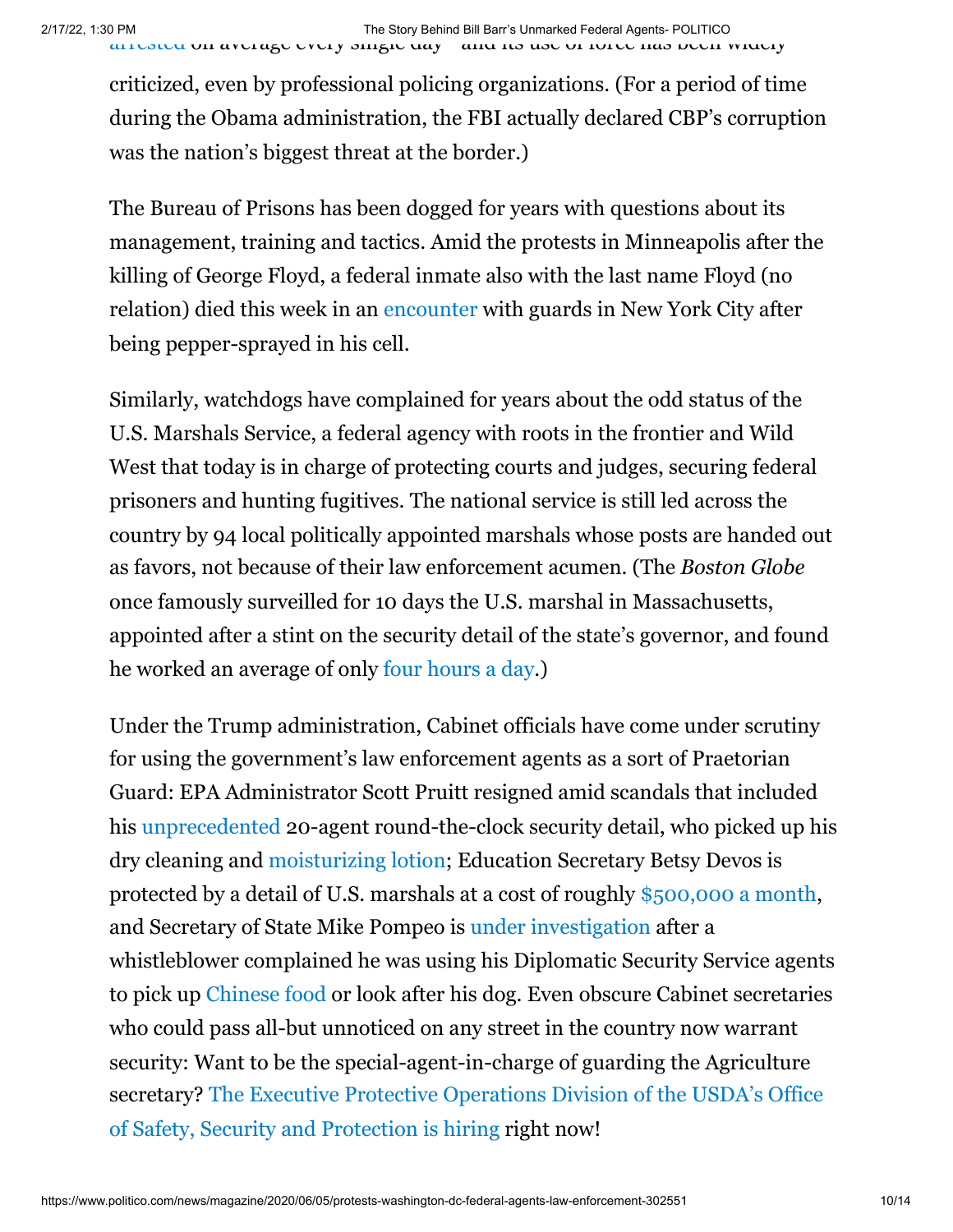AD

Concerningly, under the Trump administration, many of these agencies have been rudderless—overseen by rotating series of acting officials. More than half of all federal civilian law enforcement right now is being led by temporary acting officials, everything from ICE and CBP to DEA. (That calculation doesn't even count the thousands of special agents in inspectors general offices that have recently seen an [administrationwide purge](https://www.washingtonpost.com/politics/2020/05/19/trumps-firing-inspector-general-investigating-mike-pompeo-grows-even-more-suspicious/) of the government's watchdogs.) The Bureau of Prisons was being overseen by an [acting director](https://www.politico.com/story/2019/08/19/prisons-chief-removed-jeffrey-epstein-death-1468530#:~:text=Hurwitz%20is%20a%20longtime%20bureaucrat,General%20Jeff%20Sessions%20in%202018.) last summer when Jeffrey Epstein managed to commit suicide while supposedly under strict monitoring. The DEA, with its special temporary powers for the protests, is currently led by an [acting administrator](https://www.dea.gov/press-releases/2020/05/19/attorney-general-barr-announces-timothy-j-shea-new-acting-administrator) who has been on the job for just days.

Such leadership voids are not solely a recent problem of the Trump administration: Thanks to pressure from the National Rifle Association on Republican lawmakers about the agency's firearms investigations, the ATF has had a Senate-confirmed director for a total of only two years since 2003. Last month, the Trump administration [withdrew](https://twitter.com/vermontgmg/status/1263466201629495297) its most recent nominee to be ATF director, Chuck Canterbury, a former police union leader who had been deemed by Republican senators as too liberal on guns. (Yes, you read that right: The former head of the Fraternal Order of Police was considered too liberal for the GOP.)

The proliferation of federal officers across government—and the proliferation of watchdogs watching those government agencies—means that you might one day be woken up by a SWAT team-style raid by the [Department of Education](https://www.heritage.org/crime-and-justice/commentary/beware-the-us-education-department-swat-team) or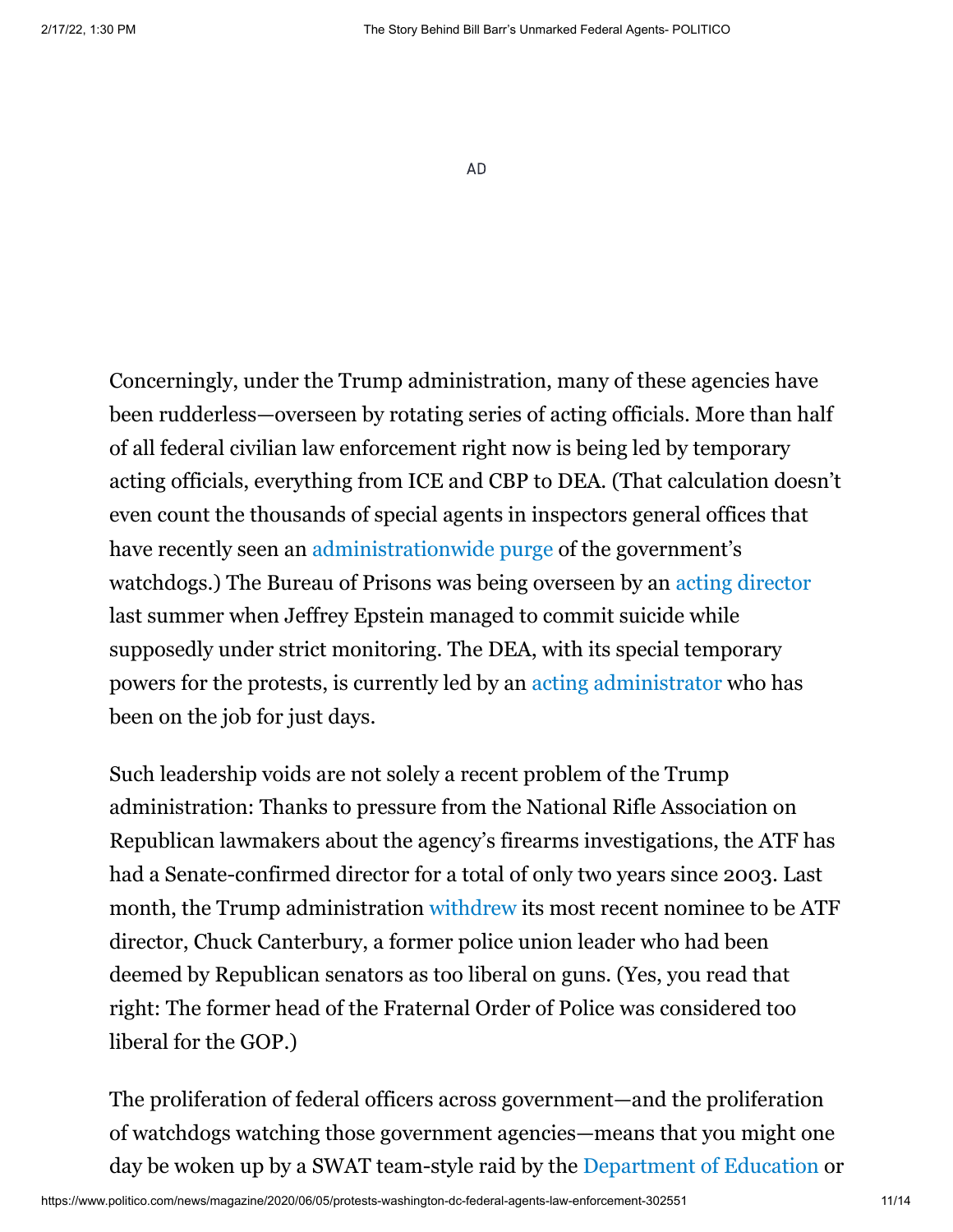the [EPA.](https://www.vice.com/en_ca/article/xd5q9k/even-the-epa-is-using-swat-teams-now) And the number keeps growing: Congress was surprised when the Special Inspector General for Afghanistan Reconstruction—known as SIGAR began procuring its own ammunition, flashing lights and body armor for its special agents. Just like its laws, there are too many federal agents for the government to keep track of.

The Covid-19 pandemic has even spawned what will apparently be the nation's [newest federal investigator: The Senate](https://www.nytimes.com/2020/05/05/us/politics/inspector-general-coronavirus-stimulus.html) [confirmed on Tuesday](https://www.cbsnews.com/news/brian-miller-confirmed-as-pandemic-special-inspector-general-in-partisan-vote/) [a special](https://www.nytimes.com/2020/05/05/us/politics/inspector-general-coronavirus-stimulus.html) inspector general to oversee the \$500 billion pandemic recovery spending. He, presumably, will be recruiting his own agents and equipment soon.

FILED UNDER: LAW AND [ORDER,](https://www.politico.com/news/law-and-order) WILLIAM [BARR](https://www.politico.com/tag/william-barr), [GEORGE](https://www.politico.com/tag/george-floyd) FLOYD, DEREK [CHAUVIN](https://www.politico.com/tag/derek-chauvin)



**SPONSORED CONTENT** SPONSORED **CONTENT**